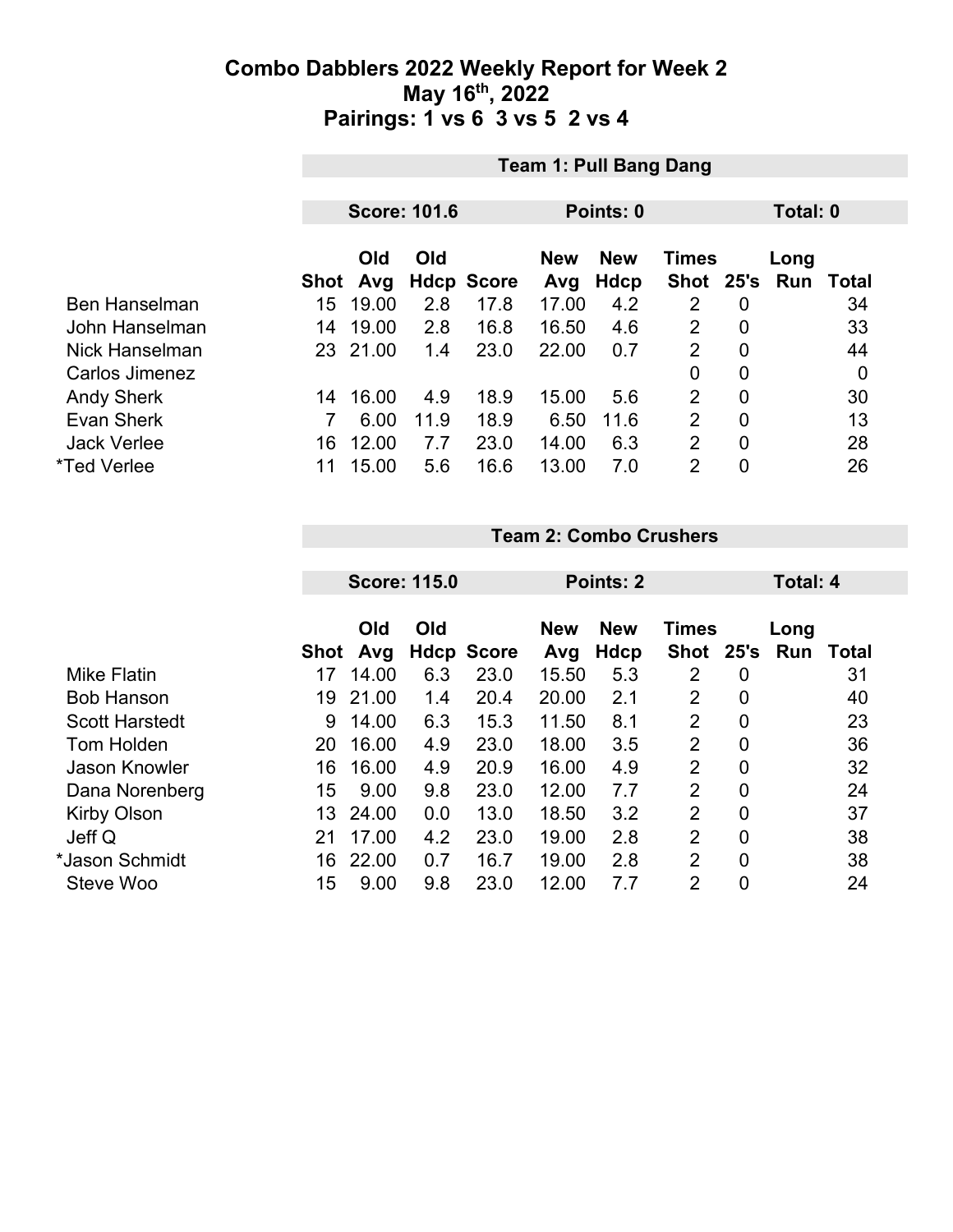|                        |      | <b>Team 3: Rebel Electric</b> |     |                   |                  |            |                |                 |      |       |
|------------------------|------|-------------------------------|-----|-------------------|------------------|------------|----------------|-----------------|------|-------|
|                        |      |                               |     |                   |                  |            |                |                 |      |       |
|                        |      | <b>Score: 111.0</b>           |     |                   | <b>Points: 2</b> |            |                | <b>Total: 2</b> |      |       |
|                        |      | Old<br>Old                    |     |                   | <b>New</b>       | <b>New</b> | <b>Times</b>   |                 | Long |       |
|                        | Shot | Avg                           |     | <b>Hdcp Score</b> | Avg              | Hdcp       | Shot 25's      |                 | Run  | Total |
| Pete Janoski           | 20   | 19.00                         | 2.8 | 22.8              | 19.50            | 2.5        | 2              | 0               |      | 39    |
| Dan Loney              | 19   | 23.00                         | 0.0 | 19.0              | 21.00            | 1.4        | $\overline{2}$ | 0               |      | 42    |
| John Maki              | 10   | 17.00                         | 4.2 | 14.2              | 13.50            | 6.7        | $\overline{2}$ | $\overline{0}$  |      | 27    |
| <b>Jay Scott</b>       | 21   | 20.00                         | 2.1 | 23.0              | 20.50            | 1.8        | 2              | $\overline{0}$  |      | 41    |
| John Steffens          | 20   | 21.00                         | 1.4 | 21.4              | 20.50            | 1.8        | $\overline{2}$ | $\overline{0}$  |      | 41    |
| <b>Ryan Steffens</b>   | 20   | 19.00                         | 2.8 | 22.8              | 19.50            | 2.5        | $\overline{2}$ | $\overline{0}$  |      | 39    |
| <b>Jeff Stifter</b>    | 13.  | 16.00                         | 4.9 | 17.9              | 14.50            | 6.0        | $\overline{2}$ | $\mathbf 0$     |      | 29    |
| *Kirk Stifter          | 14   | 19.00                         | 2.8 | 16.8              | 16.50            | 4.6        | 2              | $\mathbf{0}$    |      | 33    |
| <b>Andy Yannerally</b> | 14   | 13.00                         | 7.0 | 21.0              | 13.50            | 6.7        | 2              | $\mathbf 0$     |      | 27    |

|                         |             | <b>Score: 109.6</b> |     |                   |                   | Points: 0          |                      |                |             | Total: 2 |  |
|-------------------------|-------------|---------------------|-----|-------------------|-------------------|--------------------|----------------------|----------------|-------------|----------|--|
|                         | <b>Shot</b> | Old<br>Avg          | Old | <b>Hdcp Score</b> | <b>New</b><br>Avg | <b>New</b><br>Hdcp | <b>Times</b><br>Shot | 25's           | Long<br>Run | Total    |  |
| <b>Carl Carl</b>        | 15          | 24.00               | 0.0 | 15.0              | 19.50             | 2.5                | 2                    | 0              |             | 39       |  |
| Craig Craig             | 17          | 16.00               | 4.9 | 21.9              | 16.50             | 4.6                | 2                    | 0              |             | 33       |  |
| <b>Kenny Huntington</b> | 16          | 21.00               | 1.4 | 17.4              | 18.50             | 3.2                | $\overline{2}$       | $\overline{0}$ |             | 37       |  |
| Kyle Kyle               | 18          | 16.00               | 4.9 | 22.9              | 17.00             | 4.2                | 2                    | 0              |             | 34       |  |
| Tim Lanigan             | 18          | 20.00               | 2.1 | 20.1              | 19.00             | 2.8                | $\overline{2}$       | $\mathbf 0$    |             | 38       |  |
| *Mike Lanigun           | 19          | 21.00               | 1.4 | 20.4              | 20.00             | 2.1                | $\overline{2}$       | $\overline{0}$ |             | 40       |  |
| <b>Matt Matt</b>        | 20          | 21.00               | 1.4 | 21.4              | 20.50             | 1.8                | $\overline{2}$       | 0              |             | 41       |  |
| <b>Mike Mike</b>        | 11          | 19.00               | 2.8 | 13.8              | 15.00             | 5.6                | 2                    | 0              |             | 30       |  |
| <b>Tommy Neary</b>      | 18          | 14.00               | 6.3 | 23.0              | 16.00             | 4.9                | $\overline{2}$       | 0              |             | 32       |  |
| <b>Scott Scott</b>      | 9           | 18.00               | 3.5 | 12.5              | 13.50             | 6.7                | 2                    | 0              |             | 27       |  |

**Team 4: Lani Guns**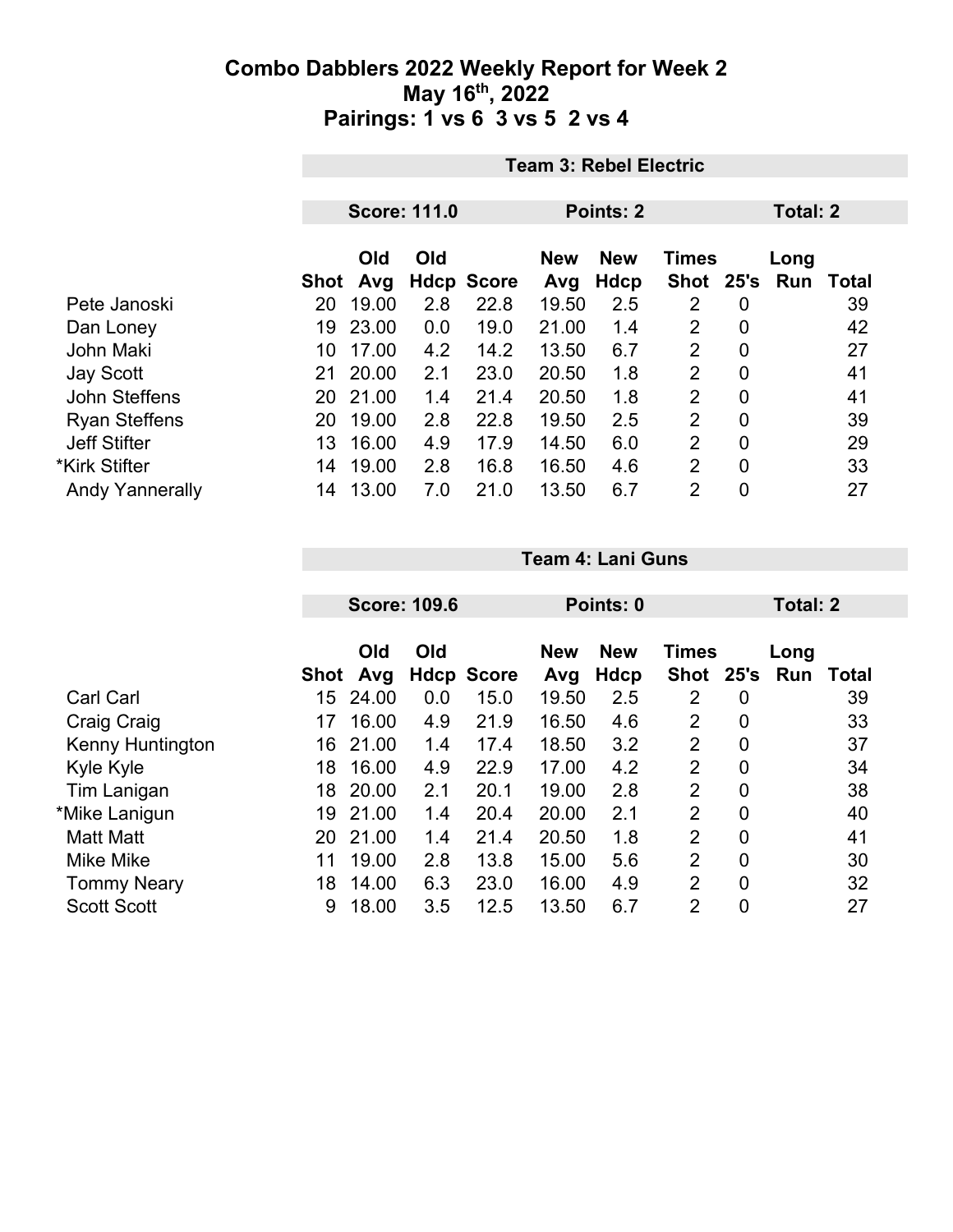|                    |      | <b>Team 5: Armed and Fabulous</b> |      |                   |                   |                    |                           |                  |             |              |
|--------------------|------|-----------------------------------|------|-------------------|-------------------|--------------------|---------------------------|------------------|-------------|--------------|
|                    |      |                                   |      |                   |                   |                    |                           |                  | Total: 2    |              |
|                    |      | <b>Score: 104.5</b>               |      |                   |                   | Points: 0          |                           |                  |             |              |
|                    | Shot | Old<br>Avg                        | Old  | <b>Hdcp Score</b> | <b>New</b><br>Avg | <b>New</b><br>Hdcp | <b>Times</b><br>Shot 25's |                  | Long<br>Run | <b>Total</b> |
| Aj Aj              | 19   | 20.00                             | 2.1  | 21.1              | 19.50             | 2.5                | 2                         | $\boldsymbol{0}$ |             | 39           |
| Dan D              | 13   | 19.00                             | 2.8  | 15.8              | 16.00             | 4.9                | $\overline{2}$            | $\mathbf 0$      |             | 32           |
| Ryan F             | 16   | 18.00                             | 3.5  | 19.5              | 17.00             | 4.2                | $\overline{2}$            | $\mathbf 0$      |             | 34           |
| Randy G            | 5.   | 14.00                             | 6.3  | 11.3              | 9.50              | 9.5                | 2                         | $\mathbf 0$      |             | 19           |
| *Cord H            | 16   | 17.00                             | 4.2  | 20.2              | 16.50             | 4.6                | $\overline{2}$            | $\mathbf 0$      |             | 33           |
| Don H              | 20   | 22.00                             | 0.7  | 20.7              | 21.00             | 1.4                | $\overline{2}$            | $\mathbf 0$      |             | 42           |
| Dylan M            | 12   | 18.00                             | 3.5  | 15.5              | 15.00             | 5.6                | $\overline{2}$            | $\overline{0}$   |             | 30           |
| <b>Stacy Stacy</b> | 6    | 7.00                              | 11.2 | 17.2              | 6.50              | 11.6               | $\overline{2}$            | $\overline{0}$   |             | 13           |
| James W            | 15   | 20.00                             | 2.1  | 17.1              | 17.50             | 3.9                | $\overline{2}$            | $\mathbf 0$      |             | 35           |
| Cilhan Yilmaz      | 11   | 4.00                              | 13.3 | 23.0              | 7.50              | 10.9               | $\overline{2}$            | $\mathbf 0$      |             | 15           |

|                    |      |       | <b>Score: 105.4</b> |                   | <b>Points: 2</b> |            |                |                | Total: 2 |       |
|--------------------|------|-------|---------------------|-------------------|------------------|------------|----------------|----------------|----------|-------|
|                    |      | Old   | Old                 |                   | <b>New</b>       | <b>New</b> | <b>Times</b>   |                | Long     |       |
|                    | Shot | Avg   |                     | <b>Hdcp Score</b> | Avg              | Hdcp       | Shot 25's      |                | Run      | Total |
| Craig Benson       |      | 15.00 | 5.6                 | 22.6              | 16.00            | 4.9        | 2              | 0              |          | 32    |
| David David        | 3.   | 11.00 | 8.4                 | 11.4              | 7.00             | 11.2       | $\overline{2}$ | 0              |          | 14    |
| <b>Rod Duvniak</b> | 13   | 19.00 | 2.8                 | 15.8              | 16.00            | 4.9        | 2              | 0              |          | 32    |
| Cory Frasl         | 19   | 12.00 | 7.7                 | 23.0              | 15.50            | 5.3        | $\overline{2}$ | 0              |          | 31    |
| <b>Gary Gary</b>   | 11   | 19.00 | 2.8                 | 13.8              | 15.00            | 5.6        | $\overline{2}$ | $\mathbf 0$    |          | 30    |
| <b>Bob McLean</b>  | 22   | 19.00 | 2.8                 | 23.0              | 20.50            | 1.8        | $\overline{2}$ | $\overline{0}$ |          | 41    |
| Mike Mike          | 10   | 11.00 | 8.4                 | 18.4              | 10.50            | 8.8        | 2              | 0              |          | 21    |
| Ross Phenning      | 10   | 11.00 | 8.4                 | 18.4              | 10.50            | 8.8        | $\overline{2}$ | 0              |          | 21    |

**Team 6: Loaded Spuds**

|  | Super Shooters: | <b>None</b> |
|--|-----------------|-------------|
|--|-----------------|-------------|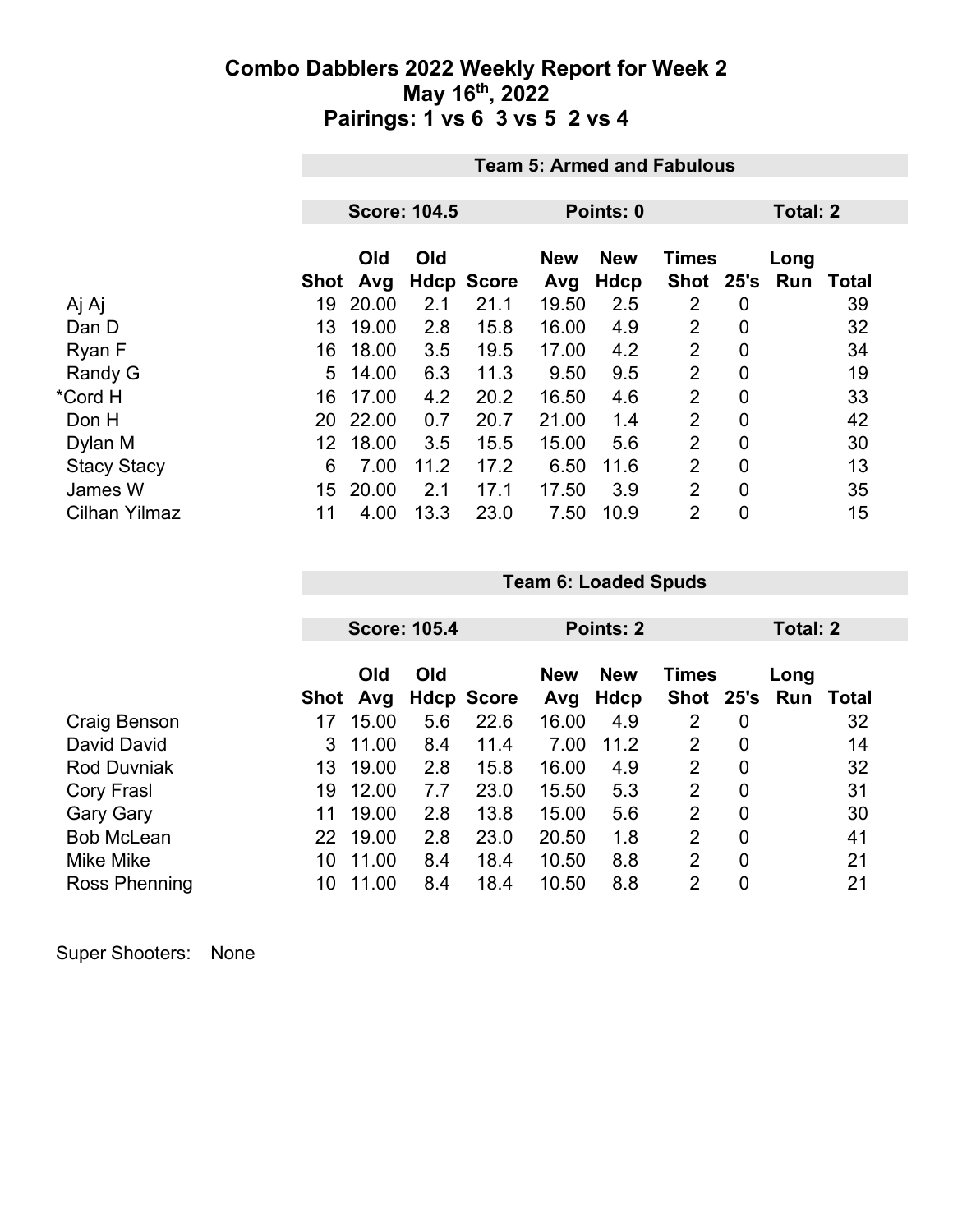## **Combo Dabblers 2022 Team Standings through week 2**

| Team 2 | <b>Combo Crushers</b>     | 4.0 |
|--------|---------------------------|-----|
| Team 6 | <b>Loaded Spuds</b>       | 2.0 |
| Team 5 | <b>Armed and Fabulous</b> | 2.0 |
| Team 4 | <b>Lani Guns</b>          | 2.0 |
| Team 3 | <b>Rebel Electric</b>     | 2.0 |
| Team 1 | <b>Pull Bang Dang</b>     | 0.0 |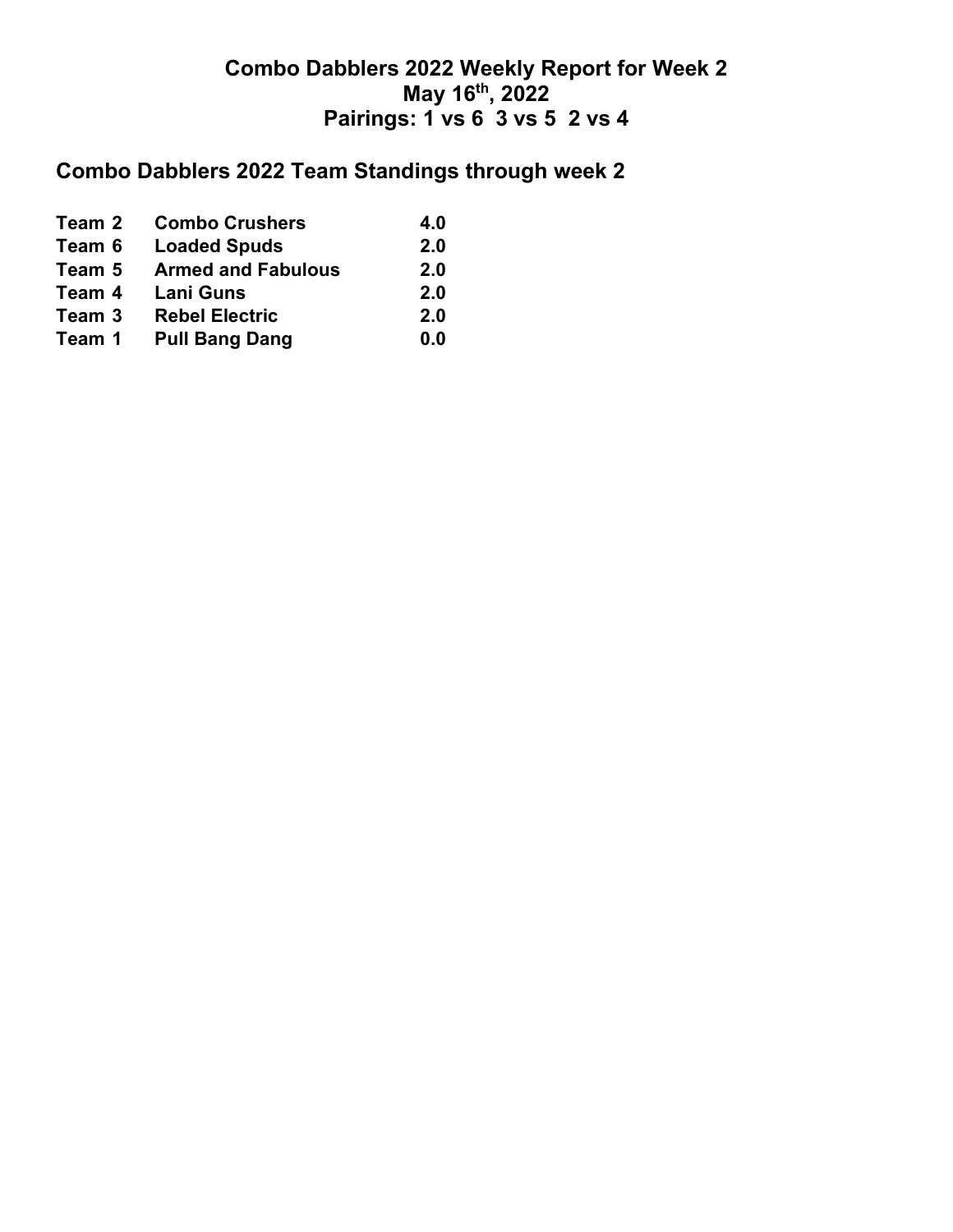# **Combo Dabblers 2022 Total Target Leaders Through Week 2**

| Shooter               | Total |       |                         | Avg Rounds Straights Team |                           |
|-----------------------|-------|-------|-------------------------|---------------------------|---------------------------|
| <b>Nick Hanselman</b> | 44    | 22.00 | $\overline{2}$          | 0                         | <b>Pull Bang Dang</b>     |
| Don H                 | 42    | 21.00 | $\overline{2}$          | 0                         | <b>Armed and Fabulous</b> |
| Dan Loney             | 42    | 21.00 | $\overline{2}$          | 0                         | <b>Rebel Electric</b>     |
| <b>Jay Scott</b>      | 41    | 20.50 | $\overline{2}$          | 0                         | <b>Rebel Electric</b>     |
| <b>Bob McLean</b>     | 41    | 20.50 | $\overline{2}$          | 0                         | <b>Loaded Spuds</b>       |
| <b>John Steffens</b>  | 41    | 20.50 | $\overline{2}$          | 0                         | <b>Rebel Electric</b>     |
| <b>Matt Matt</b>      | 41    | 20.50 | $\overline{2}$          | 0                         | Lani Guns                 |
| <b>Bob Hanson</b>     | 40    | 20.00 | $\overline{2}$          | 0                         | <b>Combo Crushers</b>     |
| Mike Lanigun          | 40    | 20.00 | $\overline{2}$          | 0                         | Lani Guns                 |
| Pete Janoski          | 39    | 19.50 | $\overline{2}$          | 0                         | <b>Rebel Electric</b>     |
| <b>Ryan Steffens</b>  | 39    | 19.50 | $\overline{2}$          | 0                         | <b>Rebel Electric</b>     |
| <b>Carl Carl</b>      | 39    | 19.50 | $\overline{2}$          | 0                         | Lani Guns                 |
| Aj Aj                 | 39    | 19.50 | $\overline{2}$          | 0                         | <b>Armed and Fabulous</b> |
| Jeff Q                | 38    | 19.00 | $\overline{2}$          | 0                         | <b>Combo Crushers</b>     |
| <b>Tim Lanigan</b>    | 38    | 19.00 | $\overline{2}$          | 0                         | Lani Guns                 |
| <b>Jason Schmidt</b>  | 38    | 19.00 | $\overline{2}$          | 0                         | <b>Combo Crushers</b>     |
| <b>Kirby Olson</b>    | 37    | 18.50 | $\overline{2}$          | 0                         | <b>Combo Crushers</b>     |
| Kenny Huntington      | 37    | 18.50 | $\overline{2}$          | $\mathbf 0$               | Lani Guns                 |
| <b>Tom Holden</b>     | 36    | 18.00 | $\overline{2}$          | 0                         | <b>Combo Crushers</b>     |
| James W               | 35    | 17.50 | 2                       | 0                         | <b>Armed and Fabulous</b> |
| <b>Ben Hanselman</b>  | 34    | 17.00 | $\overline{2}$          | 0                         | <b>Pull Bang Dang</b>     |
| Kyle Kyle             | 34    | 17.00 | $\overline{2}$          | 0                         | Lani Guns                 |
| Ryan F                | 34    | 17.00 | $\overline{2}$          | 0                         | <b>Armed and Fabulous</b> |
| John Hanselman        | 33    | 16.50 | $\overline{2}$          | 0                         | <b>Pull Bang Dang</b>     |
| <b>Craig Craig</b>    | 33    | 16.50 | $\overline{2}$          | 0                         | Lani Guns                 |
| Cord H                | 33    | 16.50 | $\overline{2}$          | 0                         | <b>Armed and Fabulous</b> |
| <b>Kirk Stifter</b>   | 33    | 16.50 | $\overline{2}$          | 0                         | <b>Rebel Electric</b>     |
| Dan D                 | 32    | 16.00 | $\overline{2}$          | $\mathbf 0$               | <b>Armed and Fabulous</b> |
| <b>Rod Duvniak</b>    | 32    | 16.00 | 2                       | 0                         | <b>Loaded Spuds</b>       |
| <b>Jason Knowler</b>  | 32    | 16.00 | $\overline{2}$          | 0                         | <b>Combo Crushers</b>     |
| <b>Tommy Neary</b>    | 32    | 16.00 | $\overline{\mathbf{c}}$ | 0                         | Lani Guns                 |
| Craig Benson          | 32    | 16.00 | $\overline{\mathbf{c}}$ | 0                         | <b>Loaded Spuds</b>       |
| <b>Cory Frasl</b>     | 31    | 15.50 | $\overline{2}$          | 0                         | <b>Loaded Spuds</b>       |
| <b>Mike Flatin</b>    | 31    | 15.50 | $\overline{c}$          | 0                         | <b>Combo Crushers</b>     |
| <b>Mike Mike</b>      | 30    | 15.00 | $\overline{\mathbf{c}}$ | 0                         | Lani Guns                 |
| Dylan M               | 30    | 15.00 | $\overline{2}$          | 0                         | <b>Armed and Fabulous</b> |
| <b>Andy Sherk</b>     | 30    | 15.00 | $\overline{2}$          | 0                         | Pull Bang Dang            |
| <b>Gary Gary</b>      | 30    | 15.00 | $\overline{2}$          | 0                         | <b>Loaded Spuds</b>       |